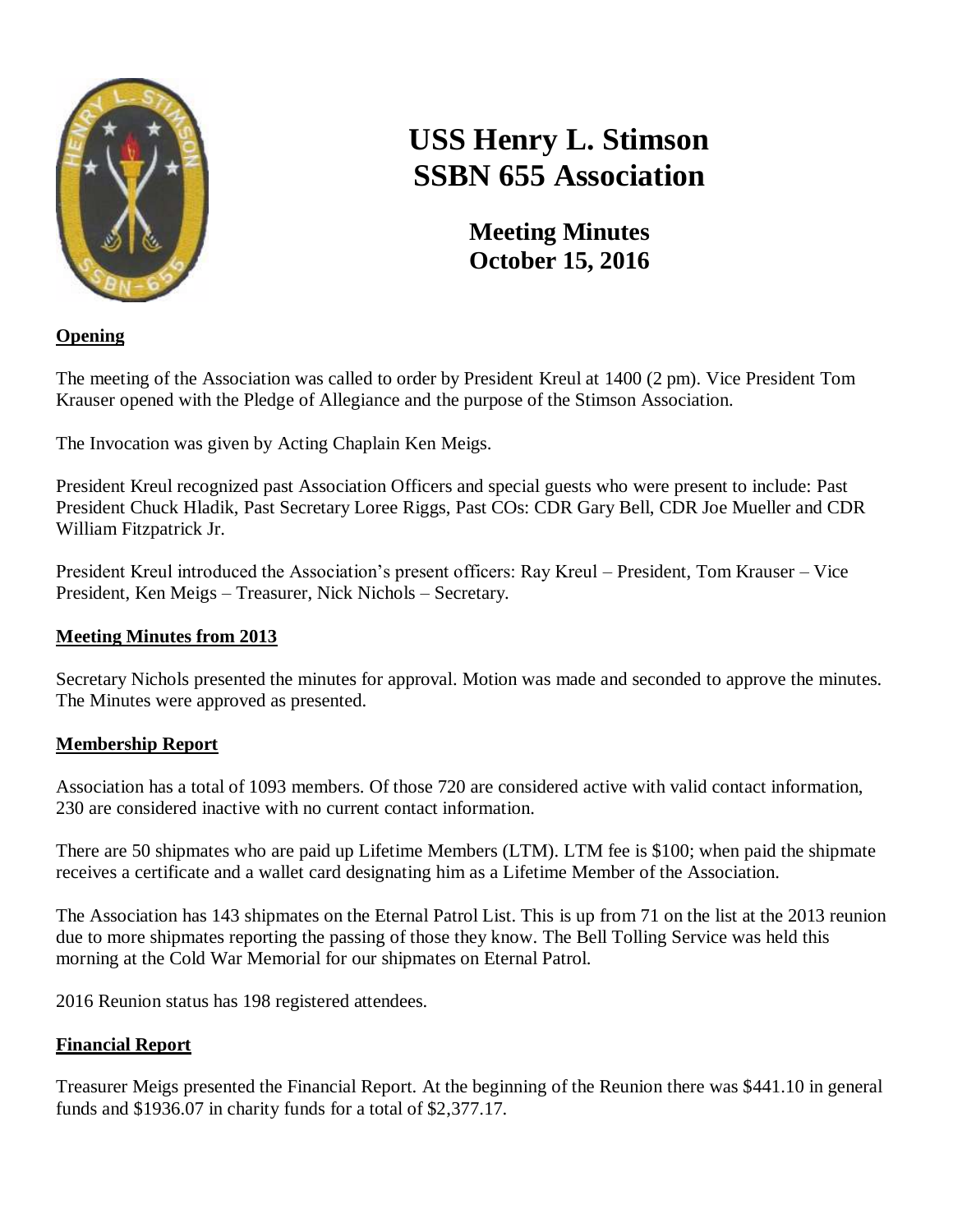Loree Riggs reported that he has returned over \$250 to the Treasurer from the money advanced to him for the memorabilia shipping. Loree also gave a check from the Week's family for \$200 to the Association.

#### **Old Business**

#### Committee Reports:

Historian: Loree Riggs reported he has stepped down from the position of historian. A turnover of all items in inventory has been held and the new historian & custodian of the memorabilia is Larry Knutson MMCS B 79-81 who lives in Ladson SC. He will be officially appointed before the end of the meeting.

Storekeeper: Rita Kreul reported that she has given \$300 profit to the treasurer from sales at the reunion so far. Rita will be stepping down as the Association Storekeeper and will turn over the position to a volunteer, Jim Weaver SK2 B 68-69 who lives in Valley Center CA. He will be officially appointed before the end of the meeting. As soon as the turnover has been completed new info will be placed on the website for all shipmates.

Webmaster: Nick Nichols reports the website is up and running. Additionally monthly eNewsletters are being sent out and placed on the website for all to read. He will be contacting our web host to see about more space for all of our pictures and information we want to post. Presently we pay \$120/year for only 200MB of space. There are hosts that will give you unlimited space for \$145/3 years.

Stimson Bench: Ray Kreul gave the final report on the Memorial Bench which was dedicated this morning at a very moving ceremony. The first donations for the bench were made at the 2011 Reunion, and with many donations from our shipmates, the bench was set in place less than one year after the first donations.

Memorabilia Storage: Loree Riggs has transferred all historical items to Charleston and Larry Knutson now has custody of those items.

#### **New Business**

#### Election of Officers:

The Board of Directors moved that the seated officers retain their positions for the next term. All current officers have agreed they will retain their positions if elected. The motion was seconded and the following were elected as the Association Officers for 2016-2018: Ray Kreul, President; Tom Krauser, Vice President; Nick Nichols, Secretary; Ken Meigs, Treasurer.

Proposed Bylaws change: There were several proposed changes. The following changes were voted as approved:

Article I.V.a: "Association Membership"

Registration for a reunion automatically makes a Stimson shipmate an Association member. Article I.VI.a: "Dues"

Dues are not mandatory. A \$10.00 dues request shall be made at each reunion (approximately every two years) to assist in covering Association expenses defined below. Surviving spouses/families are exempt from this provision. At any time, a member may make a one-time payment of \$100.00 for Lifetime Membership. Special recognition and a separate roster of all Lifetime Members shall be established and maintained by the Secretary and posted on the Web Site by the Webmaster. At the conclusion of each reunion, after all current reunion expenses have been met, the Association may retain up to \$5000.00 in the General Operating Fund. This amount may be supplemented by dues income during the following reunion cycle. The Treasurer shall provide the Board of Directors with a financial statement within ninety days following a reunion as specified in Article II below, and the board shall determine the disposition of funds, if any, in excess of \$5000.00.

Article I.VI.b.1: "Dues"

Up to \$5000.00 shall be transferred to the General Operating Fund of the Association. Article I.VI.c.1.a: "Dues" The original recommended change was amended as written below: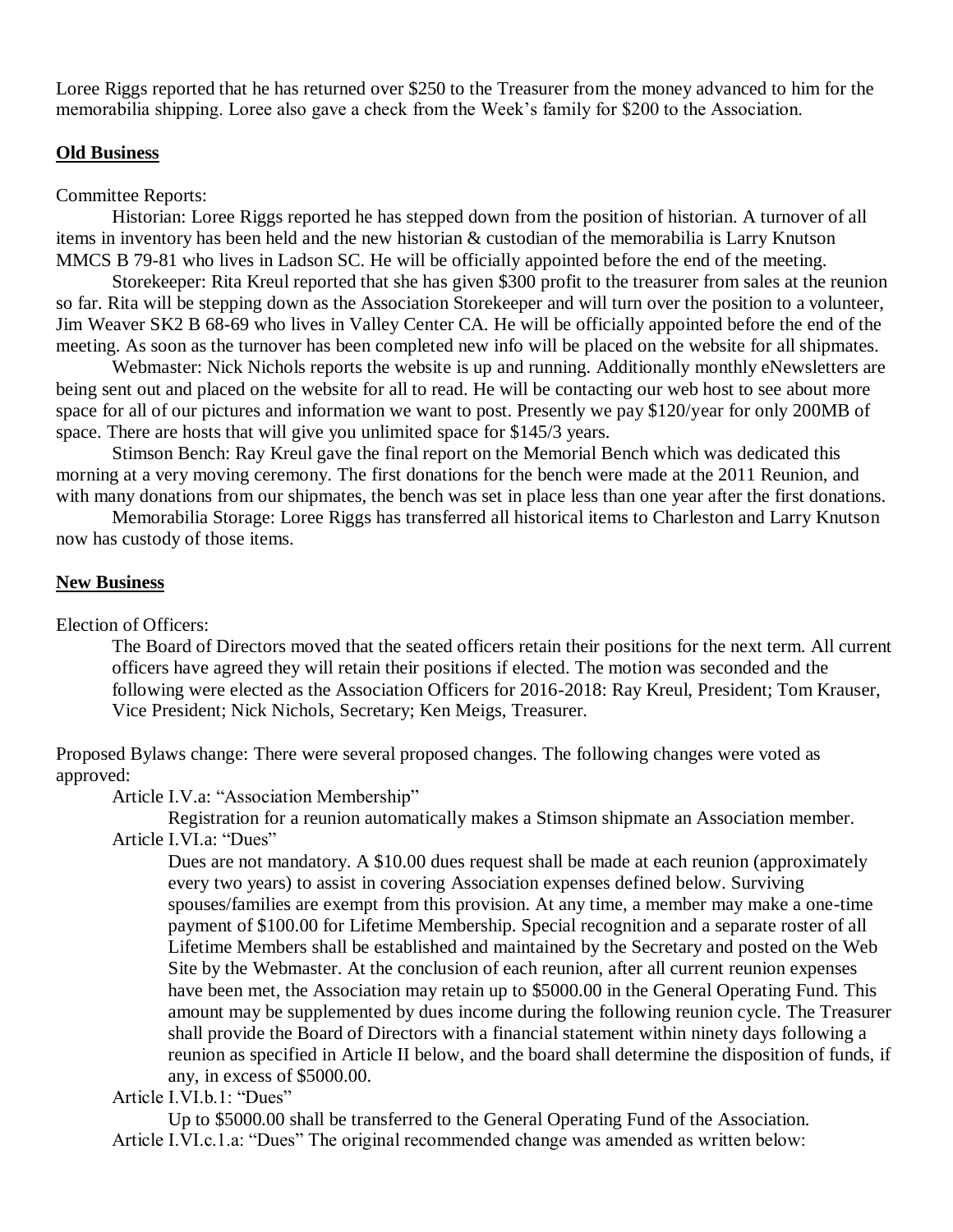Life Membership dues collected shall be set aside as \$75.00 to the General Operating Fund and \$25.00 to the Charity Fund.

Article I.VI.c.2: "Dues"

Add 2.e: Required Liability insurance purchased for the reunion.

Article I.VI.c.2: "Reunion Expenses"

Add 2.f: Reunion decorations are the responsibility of the local reunion committee. Expenses should be kept to a minimum and should not exceed \$250 per reunion. Sharing of previous reunion decorations is encouraged to keep the expense as low as possible.

Article III.I.a.4: "Election of Officers"

Other nominations for an Officer position must be submitted to the Board (Secretary) in writing (letter, email) at least 30 days prior to the Reunion. The nominee must have been contacted and agree to be nominated to a position and be an Association Member in good standing. A member may volunteer to be a nominee for an Officer position by submitting their name to the Board (Secretary) in writing (letter, email) at least 30 days prior to the Reunion. Nominations will be included on the slate presented at the next election."

New appointments made:

| Historian/Memorabilia: | Larry Knutson MMCS B 79-81 |
|------------------------|----------------------------|
| Storekeeper:           | Jim Weaver SK2 B 68-69     |

Election of new Officers committee will consist of 3 members to be chosen by the Association President from volunteers.

Reunion cycle will revert to 2 years in 2018.

Next Reunion: President Kreul asked for locations and volunteers for the 2018 reunion. Receiving none, he stated that if no one would step up then there would not be a reunion. After some time, Chuck Hladik offered that he would chair the 2018 reunion in Oklahoma City OK if that was agreeable with those present. After a unanimous vote, it was determined the 2018 Reunion will be in Oklahoma City OK with Chuck as the chairman.

**NOTE**: at the banquet on Saturday evening, Keith Post of the Kings Bay Submarine Museum told us that he will host the 2020 Stimson Reunion in Kings Bay. He received a huge round of applause.

### **For the Good of the Order**

President Kreul thanked everyone for a most successful Reunion IX and hoped to see everyone in Oklahoma City OK in 2018.

BRAVO ZULU was given to Loree Riggs for his work in the Association as the Secretary and Historian/Memorabilia Custodian since the inception of the Association. He received a standing ovation of applause.

Chaplain J.B. Helms offered an emotional Thank You for all of the shipmates who contacted him to offer their prayers and support when his wife passed away and more recently upon the sudden death of his son.

Dave Peck suggested that for future reunions the committees consider having a percentage of the cost of any special events (tours/shows/etc.) paid up front with the registration fees.

Mike Welch suggested that the Association give the USSVI Charleston Base \$125.00 to show our appreciation for their support during the reunion. This was voted on by the members and Nick said there would be money in the reunion funds to make this gift.